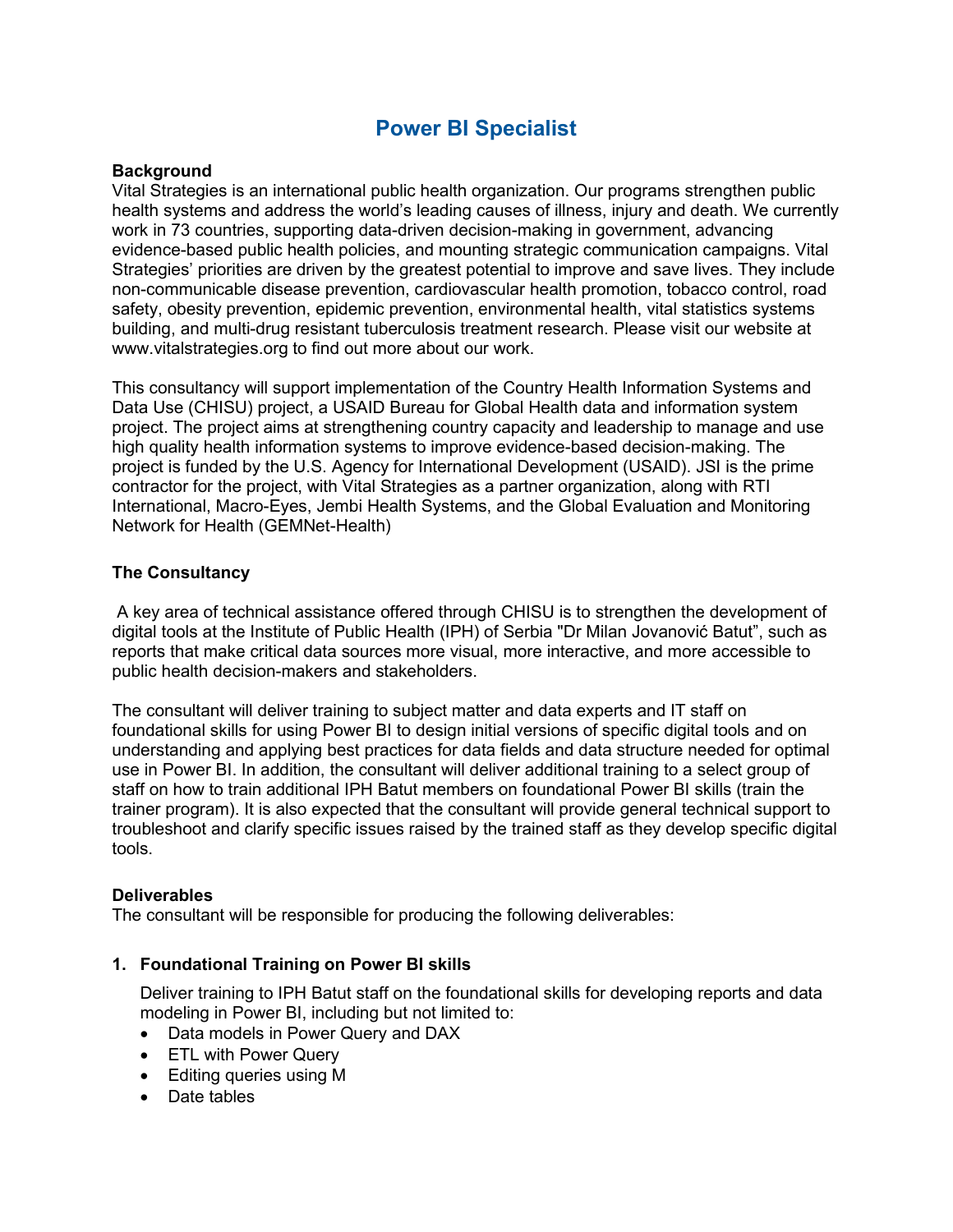- DAX Measures
- Authoring reports
- Visualizations
- Filters and interactions
- Formatting (dynamic titles, conditional formatting…)
- Advanced visualizations and custom visuals

## **2. Train selected staff as trainers**

Train a smaller number of staff on additional Power BI management such as deployment and administration as well as delivering tailored programs for building capacity among the selected staff to be able to train new or additional IPH Batut staff on the best use of Power BI.

#### **3. Technical support**

Provide support for trained staff as they use Power BI to develop specific digital tool projects. Support would be offered on ad-hoc requests as well as through dedicated "office hours" where staff could raise any relevant questions on Power BI report creation and data modelling.

## **Assignment**

This is a consultant position with an anticipated level of effort of 50 days. The consultant must be based In Serbia with the ability to meet with IPH Batut staff frequently. The duration of the project is 6 months; work is expected to be completed by December 2022. The following table provides a rough guide for the sequence of activities over the 6-month period.

| <b>Deliverable</b>                         | Jul | Aug | Sep | Oct | <b>Nov</b> | <b>Dec</b> |
|--------------------------------------------|-----|-----|-----|-----|------------|------------|
| • Foundational training on Power BI Skills |     |     |     |     |            |            |
| • Train the trainer program                |     |     |     |     |            |            |
| <b>Technical support</b>                   |     |     |     |     |            |            |

The work will be overseen by Vital Strategies, a partner organization of CHISU based in New York City, USA. The contractor will also coordinate with CHISU's country office in Serbia. Note that contracts are executed and paid in the currency of the country where the consultant is based and that payments are tied to deliverables.

#### **Qualities and Qualifications**

- Bachelor's degree required
- Advanced knowledge of Power BI for developing reports
- Advanced knowledge of Power Query for data integration and transformation
- Knowledge of SharePoint and data management tools
- Experience delivering dedicated Power BI trainings
- Experience engaging and working remotely with stakeholders